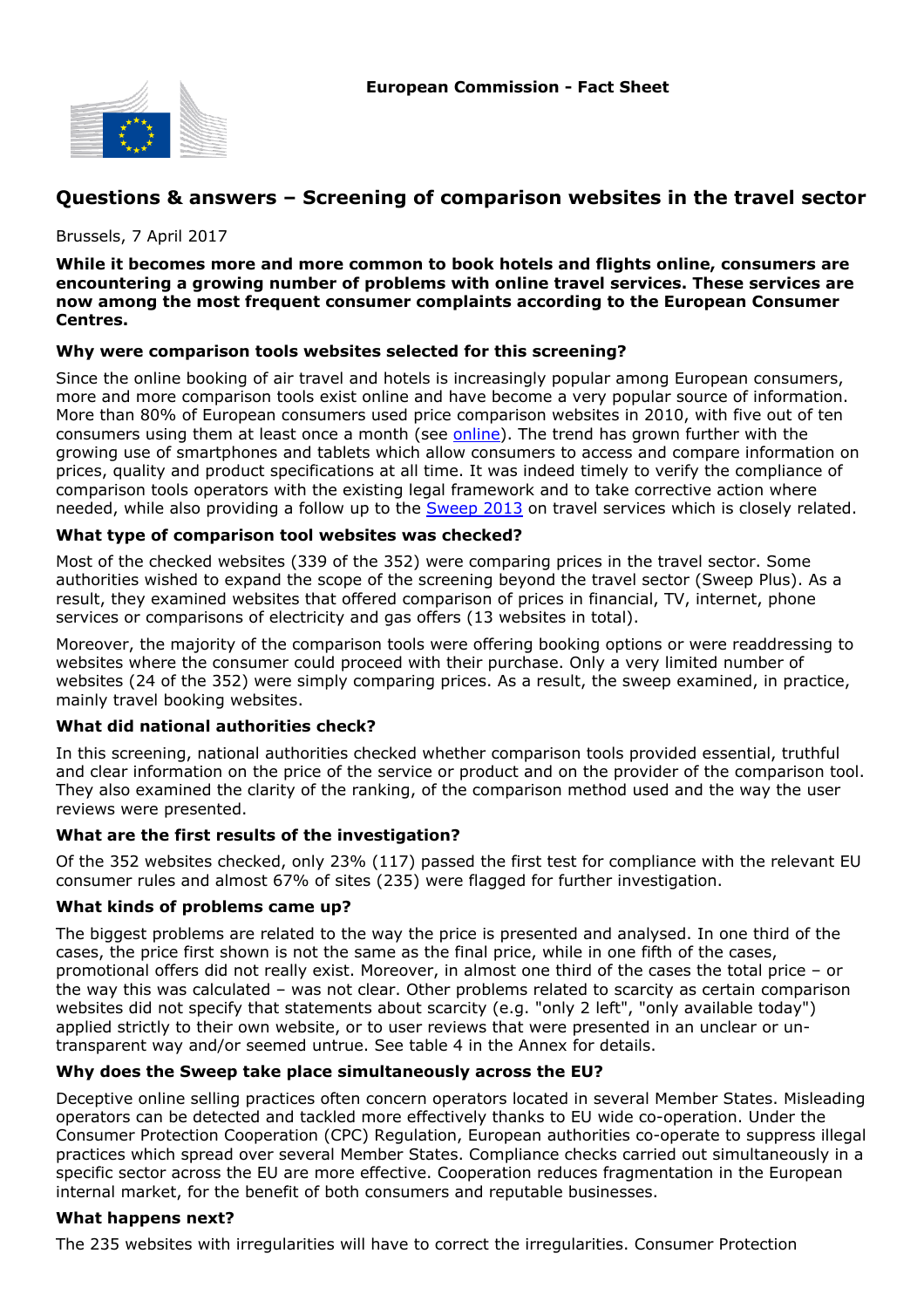Cooperation authorities will ensure they comply by activating their national enforcement procedures.

#### **What EU rules is the Sweep on Comparison Tools based upon?**

The following EU consumer rules and their translation into national laws are relevant here:

- Directive 2005/29/EC – Unfair Commercial Practices Directive (UCPD)

The Directive applies to 'business-to-consumer commercial practices' and its Guidance specifies that its provisions apply to practices occurring on price comparison websites. Moreover, Annex I of the UCPD contains a list of practices which are always considered unfair and are thus prohibited (black list).

- Directive 2011/83/EU – Consumer Rights Directive (CRD)

The Directive covers those Comparison Tool operators who offer consumers the opportunity to directly purchase products or services on their website.

- Directive 2000/31/EC – E-commerce Directive

The e-Commerce Directive applies to information society services, which can include the services provided by operators of websites and online platforms which allow consumers to buy a good or service.

#### *Most common problems found in the Sweep*

| <b>Type of problem</b>                | <b>Examples of problem</b>                                                                                                                                                                        | <b>Total number</b><br>of websites<br>with problem | % of swept<br>websites |
|---------------------------------------|---------------------------------------------------------------------------------------------------------------------------------------------------------------------------------------------------|----------------------------------------------------|------------------------|
| <b>Price/Offers</b>                   | the price on the page of the compari-<br>son list was not the same as the price<br>ultimately displayed in the booking page                                                                       | 113                                                | 32.1%                  |
|                                       | the total price (inclusive of taxes) - or<br>the way this is calculated - is not clear                                                                                                            | 106                                                | 30.1%                  |
|                                       | websites presented special prices and<br>offers, which were not then available as<br>advertised through the actual booking<br>page                                                                | 73                                                 | 20.7%                  |
|                                       | websites gave the impression that certain<br>offers were scarce (e.g. "only 2 left", "only<br>available today") without specifying that<br>this scarcity applied strictly to their own<br>website | 91                                                 | 25.9%                  |
| <b>Information</b><br>on the Provider | websites only gave limited information<br>(e.g. name, address of establishment) on<br>the identity of the provider of the com-<br>parison tool                                                    | 80                                                 | 22.7%                  |
|                                       | websites gave no information (e.g. name,<br>address of establishment) on the iden-<br>tity of the provider of the comparison<br>tool                                                              | 14                                                 | 4%                     |
| <b>User Reviews</b>                   | websites presented consumer reviews in<br>an unclear or un-transparent way (and/<br>or included elements that could question<br>their truthfulness)                                               | 75                                                 | 21.3%                  |
| Coverage<br>Of comparison             | websites did not provide material in-<br>formation that was important for the<br>comparison                                                                                                       | 37                                                 | 10.5%                  |

## **For more information**

**[IP/17/844](http://europa.eu/rapid/press-release_IP-17-844_en.htm)**

MEMO/17/845

Press contacts: [Christian WIGAND](mailto:Christian.WIGAND@ec.europa.eu) (+32 2 296 22 53) [Melanie VOIN](mailto:melanie.voin@ec.europa.eu) (+ 32 2 295 86 59)

General public inquiries: [Europe Direct](http://europa.eu/contact/) by phone [00 800 67 89 10 11](http://europa.eu/contact/call-us/index_en.htm) or by [email](http://europa.eu/contact/write-to-us/index_en.htm)